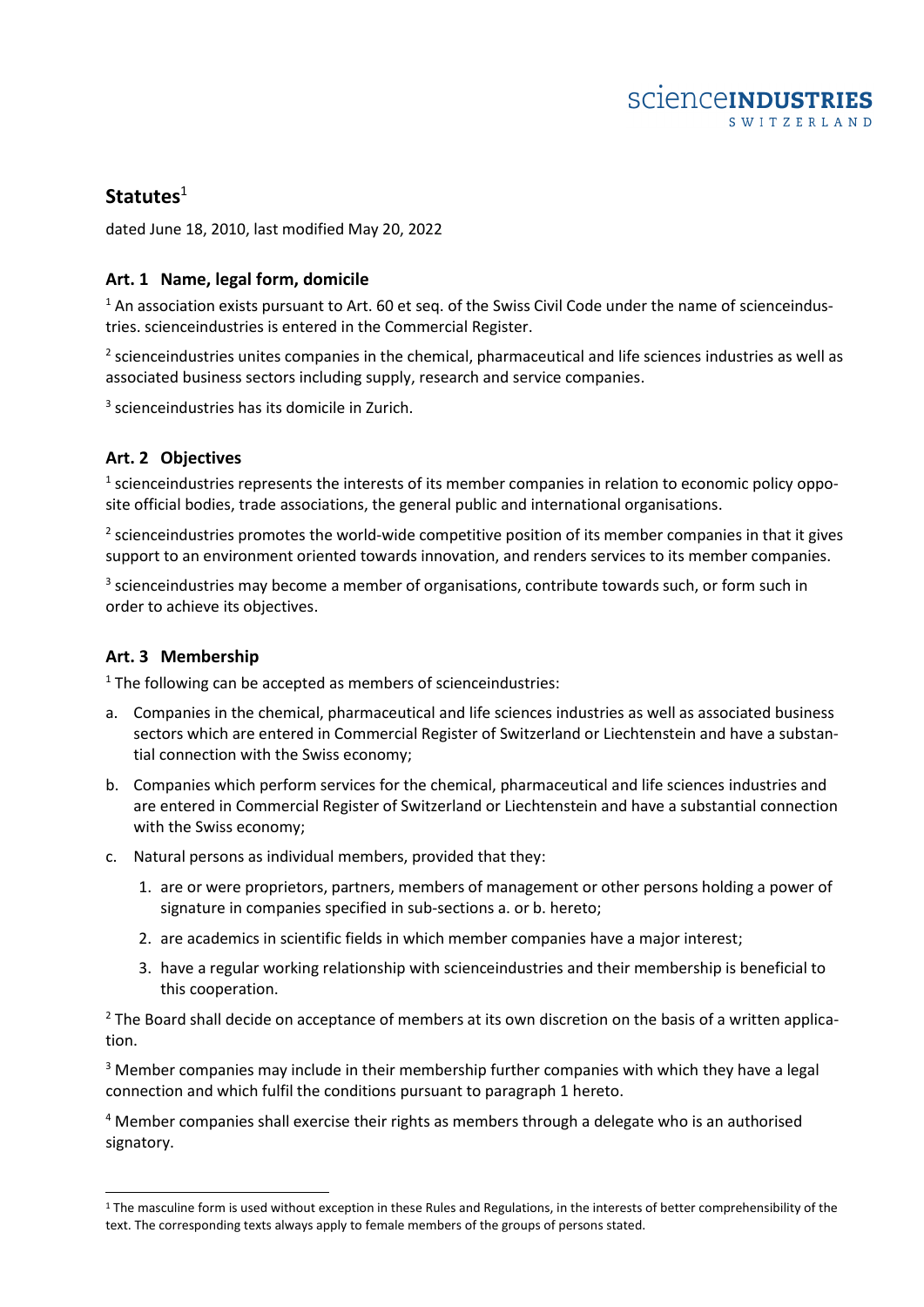<sup>5</sup> The General Assembly may on a motion of the Board award honorary membership to individual persons for special contributions to scienceindustries.

## **Art. 4 Resignation, expulsion**

<sup>1</sup> Resignation from scienceindustries may be notified to take effect at the end of the business year. Declarations of resignation shall be delivered in writing to the Office of scienceindustries at least three months prior to the end of the year.

 $2$  The Board may expel members from scienceindustries at any time, if they:

a. fail to fulfil their duty to pay contributions despite a warning,

b. act contrary to the interests of scienceindustries in a grave manner.

<sup>3</sup> The Board may expel members from scienceindustries without statement of reasons. Its decision shall be final.

<sup>4</sup> Resigned or expelled members shall have no claims against the assets of scienceindustries.

## **Art. 5 Funding and membership subscriptions**

 $<sup>1</sup>$  scienceindustries shall finance itself from membership subscriptions, receipts for services, as well as</sup> from specified contributions of individual members.

<sup>2</sup> Member companies shall pay an annual membership subscription. This shall comprise a basic subscription, a contribution per employee in Switzerland, and a contribution calculated according to the amount of the payroll subject to OASI in Switzerland.

 $3$  No member company shall pay more than one third of the total membership subscriptions paid by the member companies and none pays less than CHF 2,500.

<sup>4</sup> Individual members shall pay an annual membership subscription. Honorary members shall be exempt from payment of a subscription.

5 Individual members joining during the course of a year shall pay the full annual member-ship subscription; member companies joining during the course of a year shall pay one twelfth of the annual membership subscription for each full month.

<sup>6</sup> The General Assembly shall, on a motion by the Board, resolve the rates for calculation of the annual membership subscriptions pursuant to paragraphs 2, 3 and 4 hereto.

 $<sup>7</sup>$  The Office shall collect annually from member companies the necessary data for calculation of member-</sup> ship subscriptions. If a member company does not report this, the branch office will make an assessment.

<sup>8</sup> The Office shall deliver demands for membership subscriptions to the member companies in the first quarter of the accounting year.

## **Art. 6 Governing and organisational bodies**

The governing and organisational bodies of scienceindustries shall be:

- a. The General Assembly,
- b. The Board,
- c. The Office,
- d. The Auditors.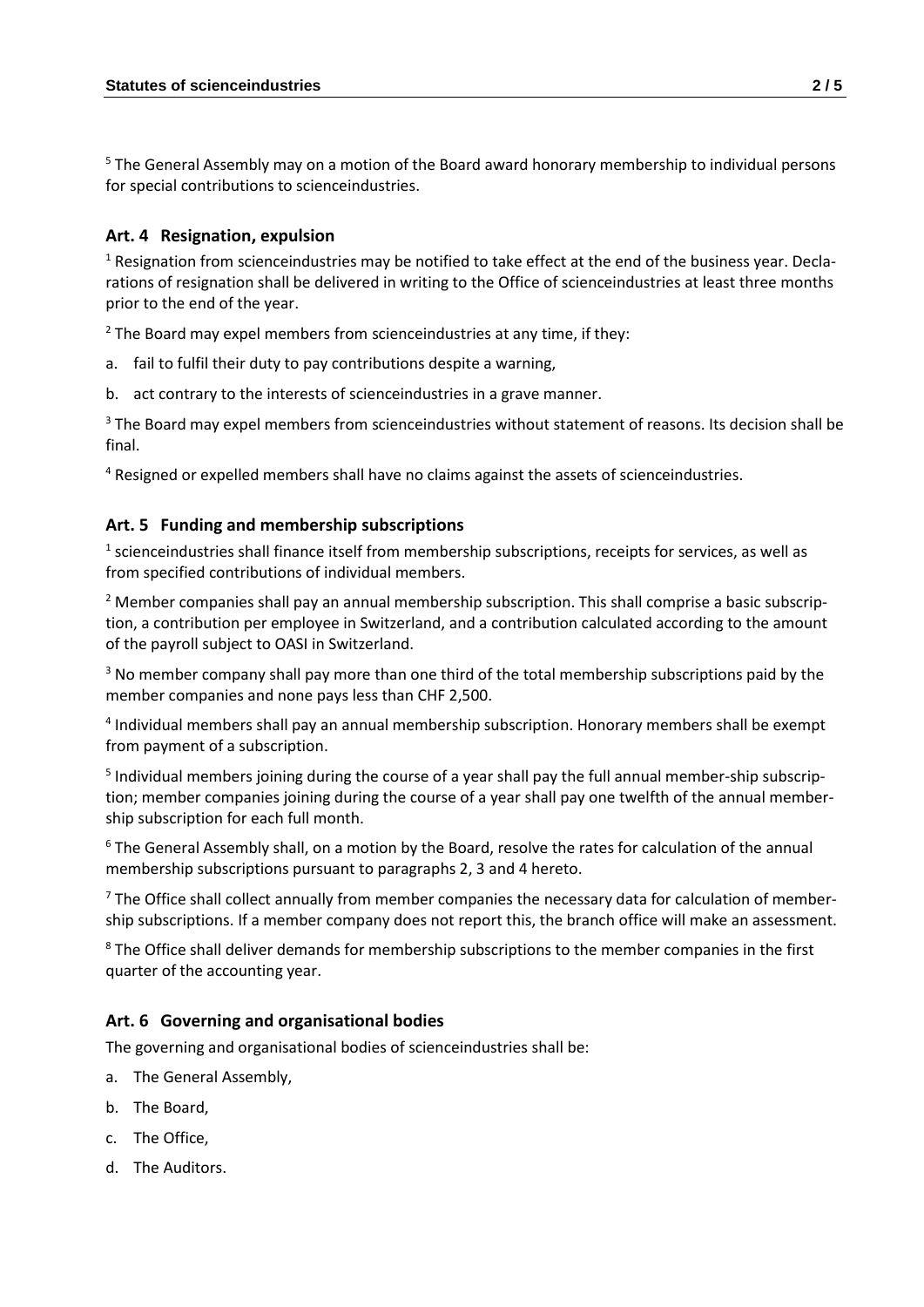#### **Art. 7 General Assembly**

 $1$  The General Assembly is the supreme governing body of scienceindustries. Each member shall be entitled to one vote at the General Assembly.

<sup>2</sup> An ordinary General Assembly meeting shall take place at least once annually. Extra-ordinary General Assembly meetings shall take place if the Board shall so resolve, or this shall be demanded from the Board with a written statement of agenda items, by at least one fifth of all members.

<sup>3</sup> The General Assembly shall adopt resolutions in respect of motions presented to it by the Board. It shall decide annually in respect of member subscriptions as well as approval of the annual accounts after appraisal of the report of the Auditors, and in respect of formal approval of the actions of the Board and the Office. The members of the Board shall refrain from voting on resolutions concerning the annual report, approval of the annual accounts, and formal approval of the actions of the Board and the Office.

<sup>4</sup> The General Assembly shall appoint the members of the Board for a term of office of four years, and, including one of them, as the Chairman. Re-appointment shall be possible.

<sup>5</sup> The Chairman shall be appointed for the same term of office as members of the Board. He may be reappointed for a subsequent term of office.

<sup>6</sup> The mandate to act of the members of the Board who are appointed during the term of office, shall expire with the term of office of the remaining Board members.

 $<sup>7</sup>$  The Chairman shall summon the members to the General Assembly in writing at least thirty days in ad-</sup> vance and make known to them the items on the agenda. This convening period shall not apply to extraordinary General Assembly meetings.

<sup>8</sup> The Chairman may decide that motions received from members later than thirty days, but at least ten days prior to the General Assembly meeting, shall be tabled at the meeting.

<sup>9</sup> The General Assembly shall adopt its resolutions and carry out its elections by open ballot and with a simple majority of the votes of the members present, except if provided otherwise by an imperative provision of the law or the statutes (see Art. 12 and 13 of the statutes). The Board can decide in mandatory exceptions, e.g. a pandemic, to pass the resolutions of the General Assembly in written form. In this case too, resolutions shall be passed by a simple majority of the form-compliant and written notices received by the Office.

 $10$  The Chairman shall chair the General Assembly meeting. If he is prevented from attending for good cause, he shall be represented by another member of the Board.

 $11$  The Chairman shall have a casting vote if votes are tied.

 $12$  Secret ballots and appointments may be ordered on a resolution adopted with a simple majority of the votes of the members present.

## **Art. 8 Board and Chairman**

 $<sup>1</sup>$  scienceindustries shall be represented by a Board consisting of twelve to twenty persons.</sup>

<sup>2</sup> The Board shall be self-constituting. The members of the Board shall act in an honorary capacity.

<sup>3</sup> The Board shall conduct the business of scienceindustries. It shall determine the organisation of the Office and appoint its Director as well as the members of management. It shall provide for authority to sign on behalf of scienceindustries.

<sup>4</sup> The Board shall decide in all matters not reserved for other governing or organisational bodies.

<sup>5</sup> The Chairman shall summon the members of the Board to meetings in writing at least ten days in advance, and make known to them the items on the agenda.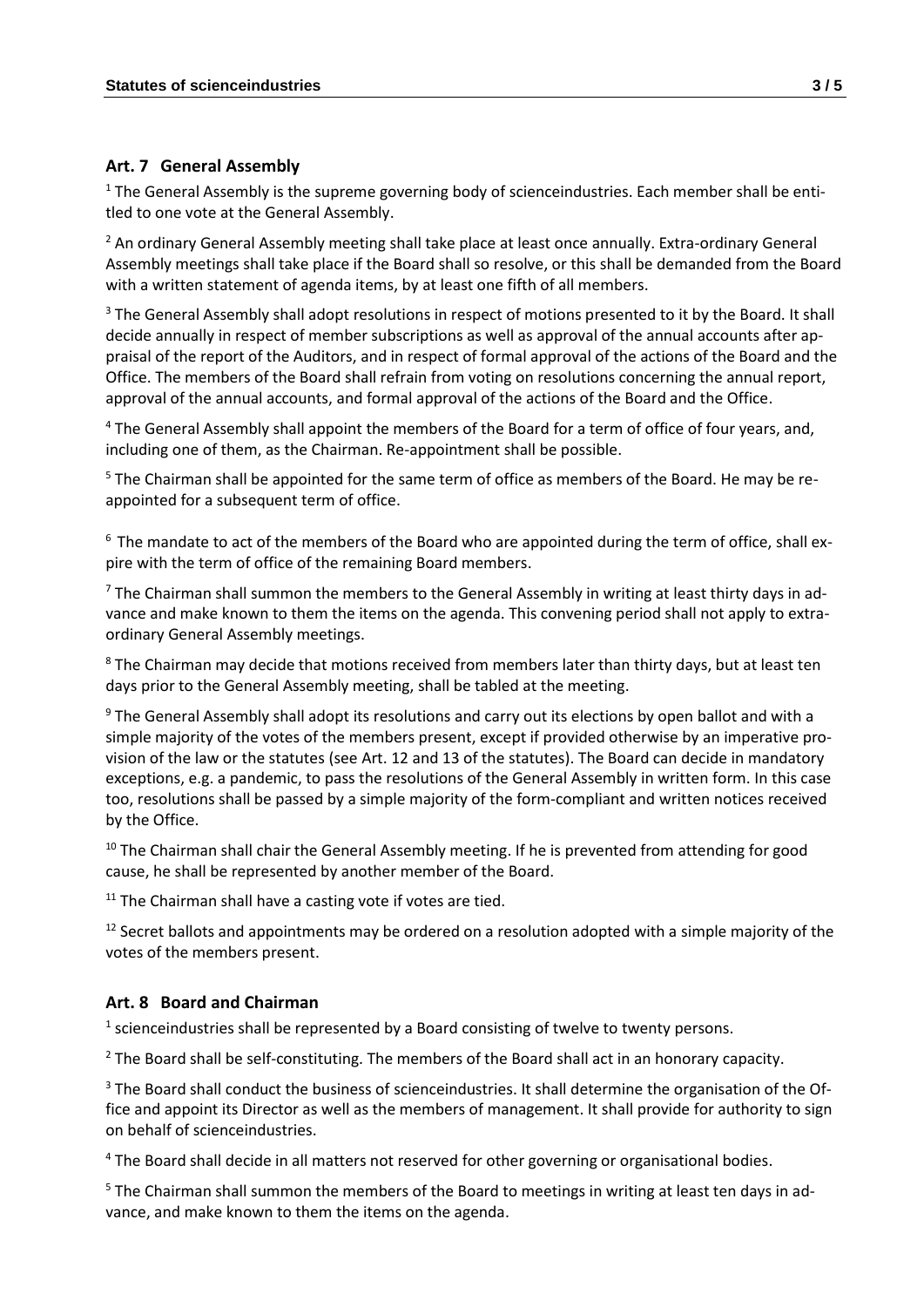$6$  The Chairman shall chair the Board meetings. If he is prevented from attending for good cause, he shall be represented by another member of the Board.

 $<sup>7</sup>$  The Director shall participate in meetings of the Board in an advisory capacity. The Chairman may involve</sup> further members of the management.

<sup>8</sup> The Board shall have a quorum if at least one half of its members shall be present. It shall adopt its resolutions on a simple majority of members present. The Chairman shall have the casting vote.

<sup>9</sup> The Board may adopt resolutions in urgent cases by means of circular letter. Resolutions by means of circular letter shall be adopted if approved by two thirds of members of the Board.

<sup>10</sup> The Chairman shall arrange for implementation of the resolutions of the association and shall represent scienceindustries in external matters. He may delegate external representation to other Board members or the Director in specific cases.

## **Art. 9 Office**

 $<sup>1</sup>$  The Office shall be responsible for the conduct of the operational business of scienceindustries. It shall</sup> deal with tasks assigned to it by the General Assembly or the Board, and take the necessary measures which shall lie within its area of competence and authority.

<sup>2</sup> The Board shall supervise its operations.

#### **Art. 10Auditors**

 $<sup>1</sup>$  scienceindustries shall arrange for its accounts to be examined annually by auditors.</sup>

<sup>2</sup> The General Assembly shall annually appoint chartered accountants as the Auditors.

#### **Art. 11 Fiscal year**

The calendar year shall apply as the fiscal year.

#### **Art. 12Revision of the statutes**

 $1$  A motion to revise the statutes may only be submitted either by the Board or by at least one fifth of Member companies. In the latter case, the motion shall be delivered in writing to the Chairman at least sixty days prior to the General Assembly meeting.

 $<sup>2</sup>$  Members shall be notified of the provisions of the statutes to be revised and the motions, at the latest</sup> with the convening notice for the General Assembly meeting.

<sup>3</sup> A majority of two thirds of the General Assembly shall be required for an amendment to the statutes.

#### **Art. 13Dissolution**

<sup>1</sup> Art. 12 hereto shall apply analogously to a resolution of dissolution of scienceindustries.

<sup>2</sup> The members shall be notified in detail in respect of the reasons for the motion of dissolution of scienceindustries, at the latest with the convening notice for the General Assembly meeting.

<sup>3</sup> A majority of two thirds of the General Assembly shall be required for adoption of the resolution for dissolution.

<sup>4</sup> The General Assembly may appoint one or more liquidators who shall act in place of the Board, whose authority to act in this event shall terminate.

<sup>5</sup> The last General Assembly meeting shall determine application of the assets of the association after dissolution of scienceindustries, by a resolution with a simple majority.